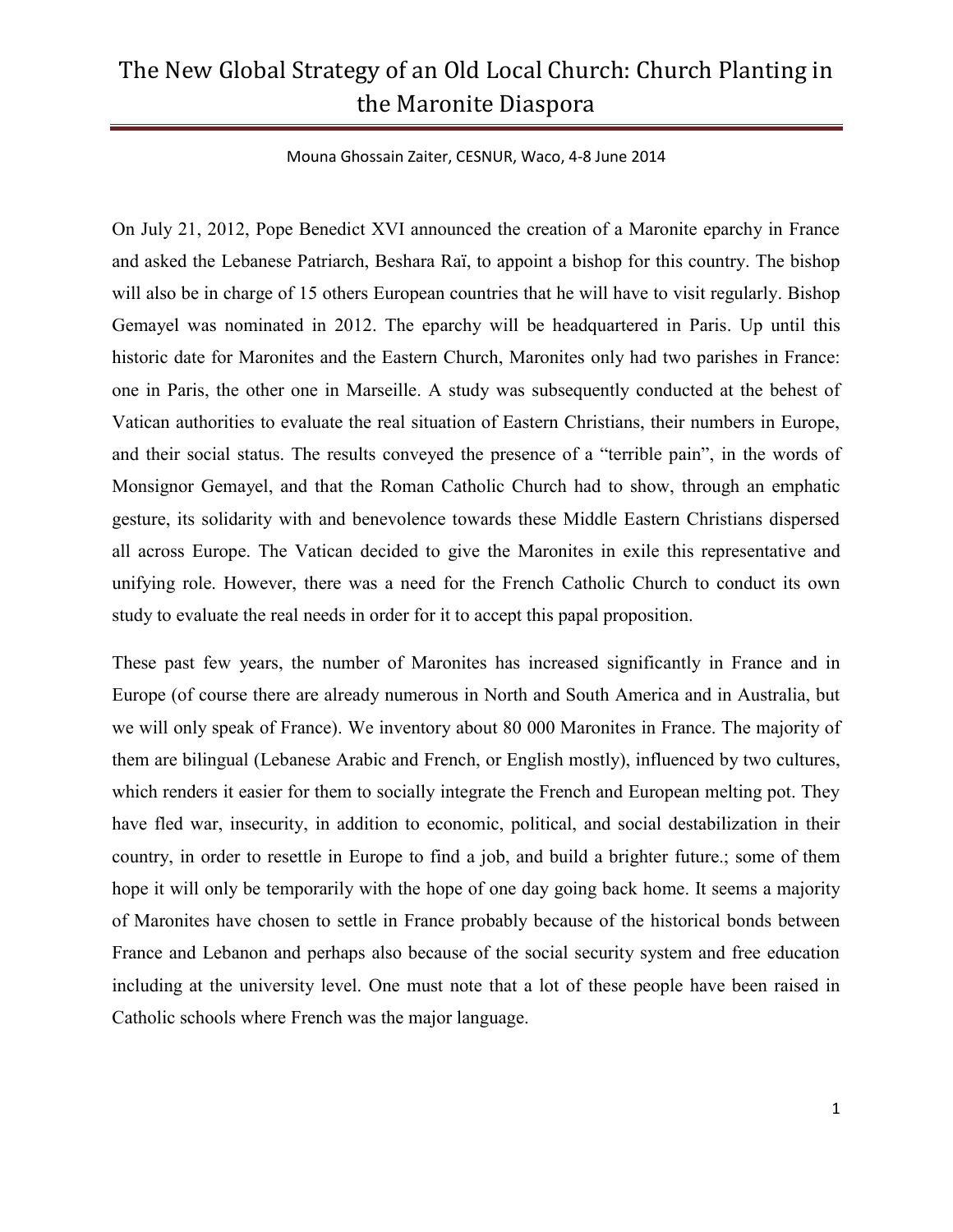### Mouna Ghossain Zaiter, CESNUR, Waco, 4-8 June 2014

The Maronites and other Arab Christians started immigrating to Europe as the Middle East was mired in war in the 1980s and political instability caused little hope for a better future. The population's pessimism grew as sustainable peace in the whole region is still facing successive failures.

Since his nomination in 2012 as Maronite Bishop for France, Monsignor Gemayel is very active in France and Europe, striving to get acquainted with his dispersed Maronites and to evaluate their numbers. He resides in Paris and tries to acquire a location that would become the Maronites' eparchy, which still does not possess any official headquarters. As of now, a building has been found and the purchase is under way.

Towards the end of 2013, the bishop summoned the priests and laymen who are under his jurisdiction, and invited bishops from the United States and Canada to take part in a synod. There was a need to establish something concrete to guide these Maronite priests and those few Lebanese laymen who want to help in organizing and unifying the Maronite Church in Europe. A road map and an organized movement were needed, in order to be able to showcase and promote the interests and issues of this project. The witnesses who came from different continents, testified and explained the difficulties encountered when it was time for them to start out their unifying endeavor, how they overcame obstacles, and through what means were they able to unify and build Maronite Churches across the world!

My point here is to try and see how such an endeavor can operate here since French society is so radically dissimilar to societies in other countries. France is not the Americas. It facilitates the settlement and assimilation of individuals, defends their rights, helps them on the social level, provides them with free healthcare, educates them as the majority of its universities are free; but when it comes to brandishing one's religion, secularism is swiftly pushed to the front rows. We simply don't talk about it.

I have invested a lot of my time in closely following this challenge first launched by the Pope in Rome, and now spearheaded by Bishop Gemayel. How will he be able to draw his Maronites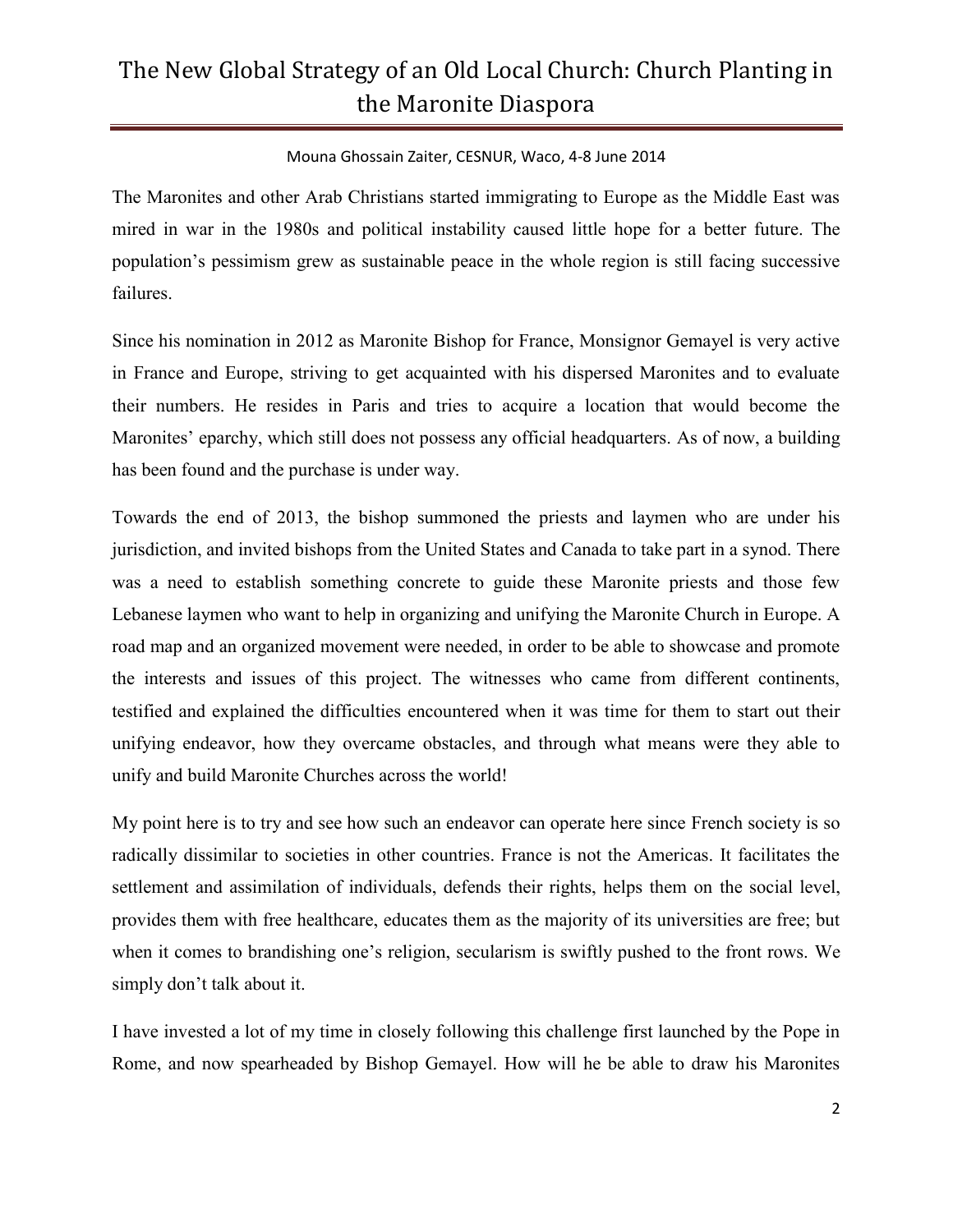#### Mouna Ghossain Zaiter, CESNUR, Waco, 4-8 June 2014

back to the parishes he is currently founding in French cities? How will he lure them away from Latin/Roman Catholic Churches? During his inauguration, the bishop announced his mission's slogan in Arabic: « ورسالة أصالة, Authenticity and mission ». He explained this choice as due to evangelical engagement, but mostly due to the Maronites' own cultural and ecclesiastical heritage: one had to work with the authenticity and mission drive of the first apostles, one had to be borderless with a universal goal. He said he understood how this is hard to achieve, as hardened hearts need to be transformed, pushed towards breaking the routine of life in exile, and staying away from weariness and oblivion. Dissoluteness, dispersion, and most of all indifference to the heritage Maronites possess should be stopped. There needs to be a return to this universal mission and to the Maronite identity. Striving is needed in the hopes to unite the community here in the present and in the future.

As a member of the newly founded Maronite parish in Bordeaux, France, and as a scholar trained in political science and with a doctorate on Christian and Muslim relations, I am building a data base of all the Lebanese Maronites in the area, first to help the church get in touch with all of them, and second to ground my own analysis of an original church planting experience. The different points I am going to develop here have been raised by this collaborative work in progress between the priest and myself.

To give a concrete explanation of how this can operate, I will explain the case of Bordeaux, the city where I live. I have been able to closely follow the beginning of the implementation of these episcopal recommendations which began when the first priest was appointed to serve the Arabophone community, especially the Maronite community. I will explain how he plans to run his mission while also helping the French Catholic community (that is to say the regular parish).

The appointed priest is Father Nabil Mouannes. He arrived last November, after been served 21 years in the USA: in San Diego and in other cities in the United States. I asked him to explain what differences he saw between the two countries. He explained to me that in San Diego he started his mission with six people. But because the religious landscape is so intense in the USA, these people were quickly persuaded to give money to build their own church. It might have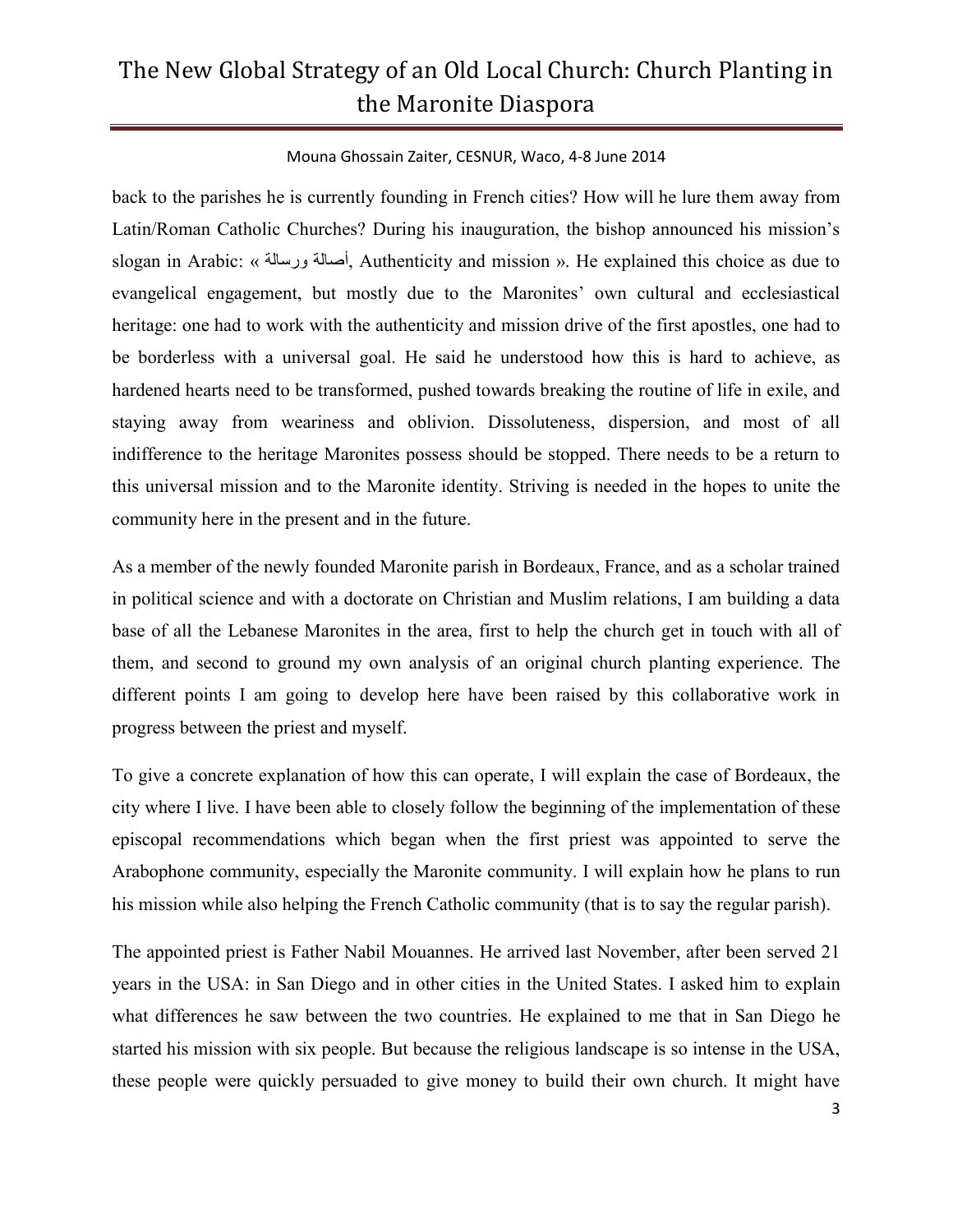### Mouna Ghossain Zaiter, CESNUR, Waco, 4-8 June 2014

been also more important for them to start a parish since they were so far away from their home land. Over the years he succeeded in planting one in San Diego area and one in Las Vegas and four in other cities as Sacramento, Stockton, Denver and Phoenix, etc. He turned one of his parishes into a popular pilgrimage center, St Ephrem in El Cajon. Even though such operations were time and energy consuming, parishioners were enthusiastic and the parishes grew regularly and steadily. Of course, Father Nabil is proud of such an accomplishment and, even though, he will not admit it publicly, one can feel that he misses the excitement all these parishes generated in the USA, because the contrast with his new mission is quite striking, as we are going to see.

Indeed, here in France and in Bordeaux in particular, there is a bigger Lebanese community than the one he started with in San Diego, but these people have become "very French", so that his engagement in this new parish proves to be difficult.

For a start, building on his experience in the United States Father Mouannes, he distributed a questionnaire asking people what they expected of him and whether they were ready to take part in an activity that could be constructive and would endow them with a responsibility in the process of establishing a new Maronite church in Bordeaux. For example, he suggested creating a choir, serving in the mass, organizing pilgrimages or youth meetings, Arabic and Syriac courses, etc. Approximately 70 people answered this questionnaire, all of them choosing one, two, or more proposed engagements.

Yet, for Father Nabil, once the questionnaires were returned, things weren't running so smoothly; attendance was not guaranteed. Father Mouannes was surprised as the number of attendees was declining every Sunday. Father Mouannes, tried to inculcate in their spirit the sense of being instituted by a special mission. The explanation is that usually in France, parishes will not ask you to do too many things, though this is slowly changing, but in any case few people will get involved. If you ask too much, they will not come back.

The father was upset, he felt the ritual was not mastered, nor were the hymns, since of course the parishioners had not attended a Maronite mass outside of their holidays in Lebanon. He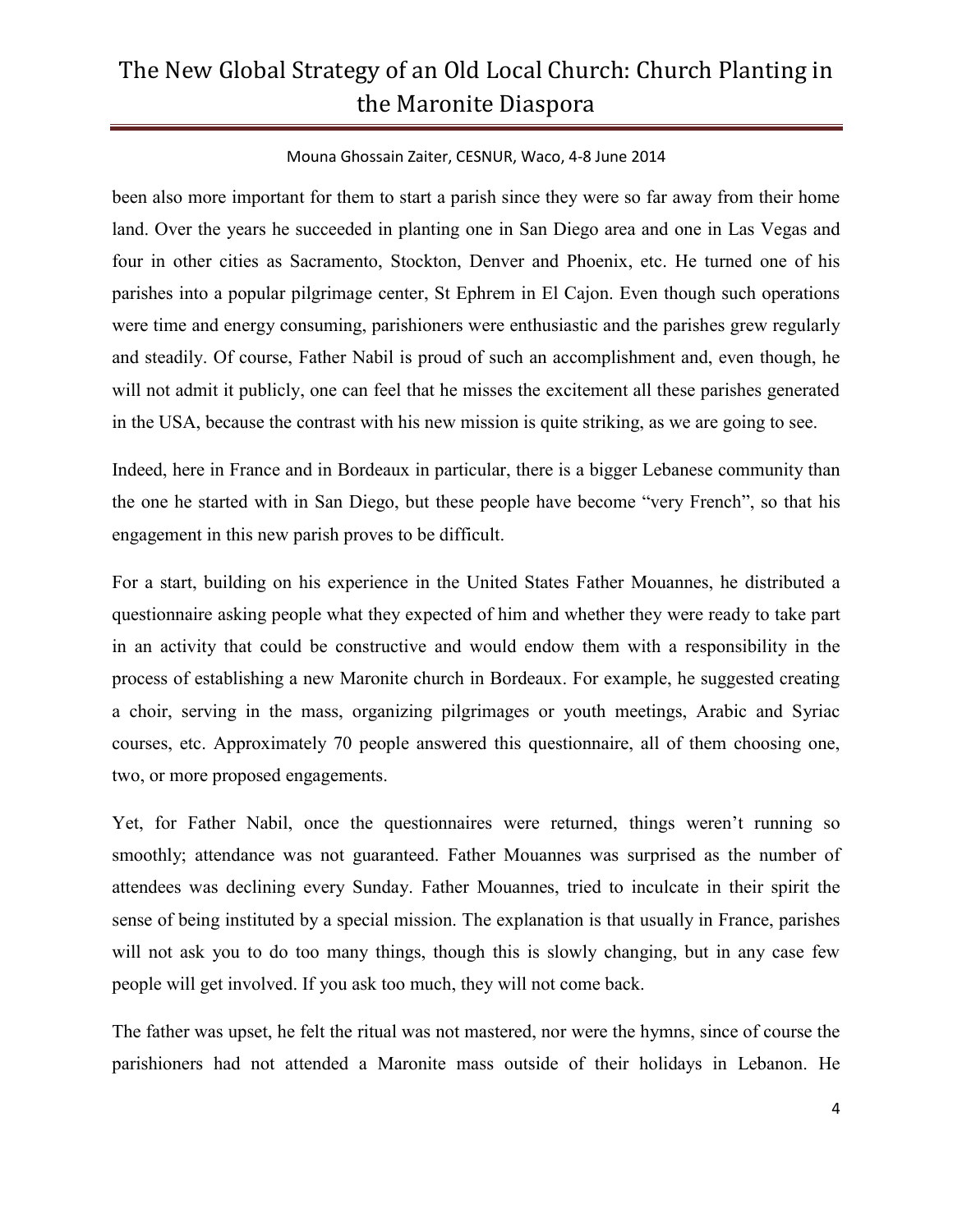#### Mouna Ghossain Zaiter, CESNUR, Waco, 4-8 June 2014

strenuously work to structure the community on organograms and on modern means of communications as, Facebook, emails, texting messages, etc.

Another major point is funding. In France, because of the confiscation of Church properties at the end of the 19<sup>th</sup> century, the State made amends with the 1905 law of separation of Church and State that provided that church buildings would be maintained by the city, and cathedrals by the French state. Thus, the Catholic Church does not need to maintain its buildings, except the few built after 1905, and consequently it does not ask too much money from its members. The "*denier du culte*" which means tithing, that in the old days meant the dime, 10% of revenues, now is barely at around 1%. So that Catholics are no longer used to giving a lot of money to the Church and the Church dares not ask for too much for fear people will just flee…

We can then understand that for the new Maronite parishioners, aiding financially the parish is not their priority: when asked to contribute, they complain of unemployment, the economic crisis, and that the cost of life in France is very high. For them, the Maronite Church is here to help them and not to ask them for money. If Father Nabil asks again, they will not show up.

Linked to all these problems is the major issue of the relations with the local Catholic Cardinal Ricard, bishop of the diocese of Bordeaux, who is the only authority able to grant a church building to various communities. So far, a church has been lent to the Maronite parish, but it might be temporary only if the ongoing testing period proves a failure. Father Nabil must prove that more and more people attend mass and are involved. The cardinal said it from the start, first I watch you, and then we'll see if we give you a church or not. How to entice the cardinal to grant the church permanently if there are too few people engaged who want a church of their own? Father Nabil is thus trying his best to reach out to other Middle Eastern Christians and also to Roman Catholics as well to swell the ranks of his little parish.

The church, St Victor, is currently located in downtown Bordeaux, but it is already a more or less active Catholic parish and the two communities must share services. Father Nabil often says two masses on Sundays, one for the regular Catholic, then one in the Maronite ritual. The church sits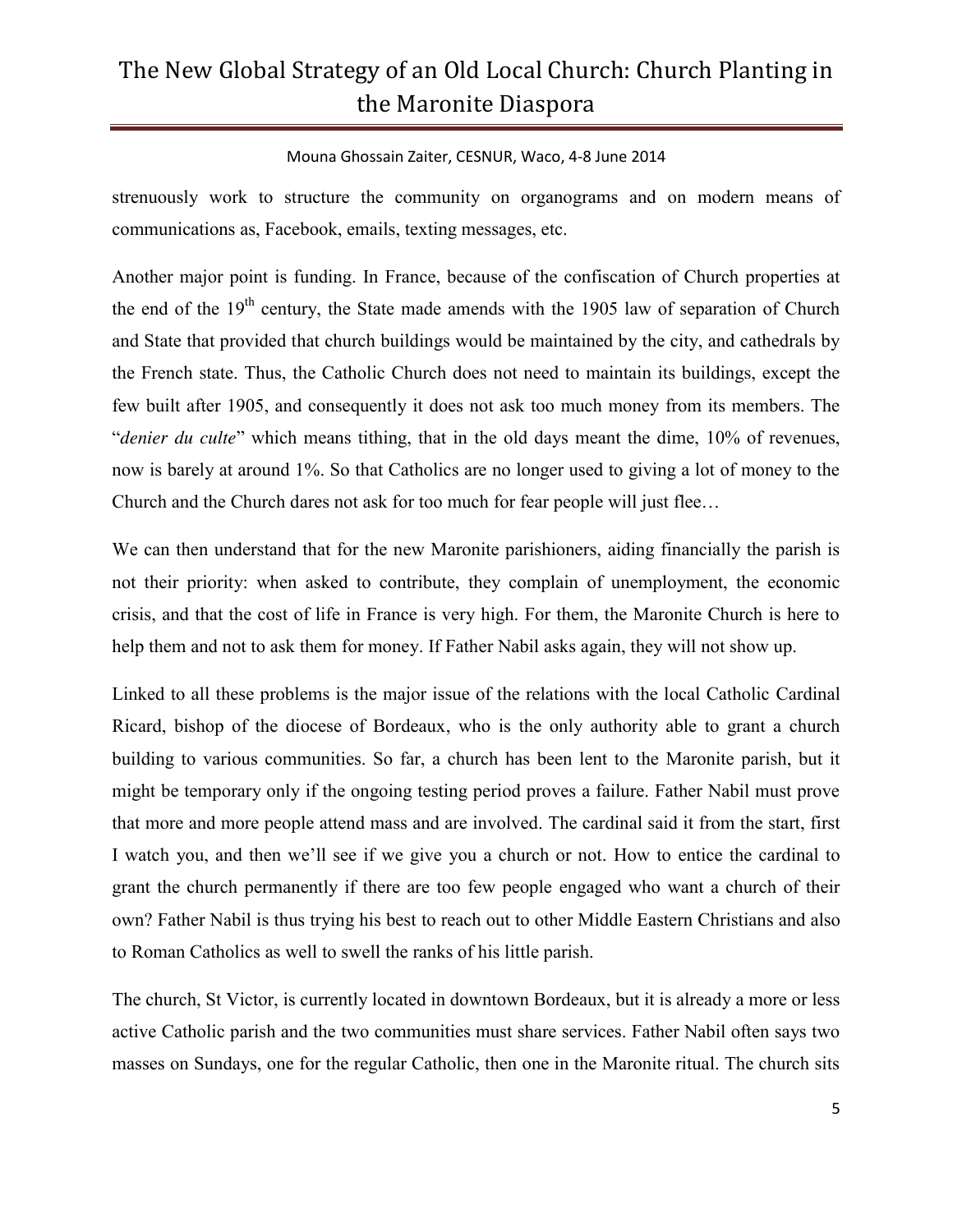### Mouna Ghossain Zaiter, CESNUR, Waco, 4-8 June 2014

in the middle of a nice green park with trees and adjacent rooms set to be revamped. A house at the end of the park is shared between three retired French priests and the Maronite priest. Several public institutions and private firms are interested by this piece of real estate because of its central location. Some are hypocritically proposing to only buy the rooms and the park, implying that the church itself does not interest them. Others want to buy the whole complex, which is the case of an adjoining private hospital which plans to expand and needs the land. Bordeaux's municipality also has a project involving the construction of a school on the premises, etc.

What we need to know is that Cardinal Ricard authorized the sale of two churches (built after 1905) in Bordeaux (either forced to do so or of his own will) for the sum of 1.5 million euros. The churches were misused, there were no priests to conduct masses and not enough faithful to fill the pews. They needed to be sold to refloat the diocese's funds.

On the good side of the game, one must say that Cardinal Ricard (who was for several years the president of French Bishops) has been a major defender of Middle Eastern Christians for many years now. He makes sure that this issue is frequently discussed, and that the French people are aware of the tragedy of their exile and persecution. He has happily come to all the feasts organized by the Maronites: for example for the celebration of St Maroon (February 9), and for Palm Sunday April 13 when Bishop Gemayel came to Bordeaux: he has then celebrated mass with them, shared their feasts and meals.

Yet, we have the sense that he is hesitant, or rather biding his time to see and evaluate the engagement of the Maronites. When Father Nabil broaches the issue of the church, he cuts it short and answers that for the time being he doesn't have one that he could give them entirely, that is to say one that would be unoccupied one. He says that they must keep sharing a church with French Catholics which as we saw is their current situation.

Well aware of this challenge, Father Mouannes works tirelessly to come up with new ideas to mobilize his parishioners in order for them to help him seize this opportunity, and show the Cardinal their religious fervor, their attachment to a place that brings them together to worship in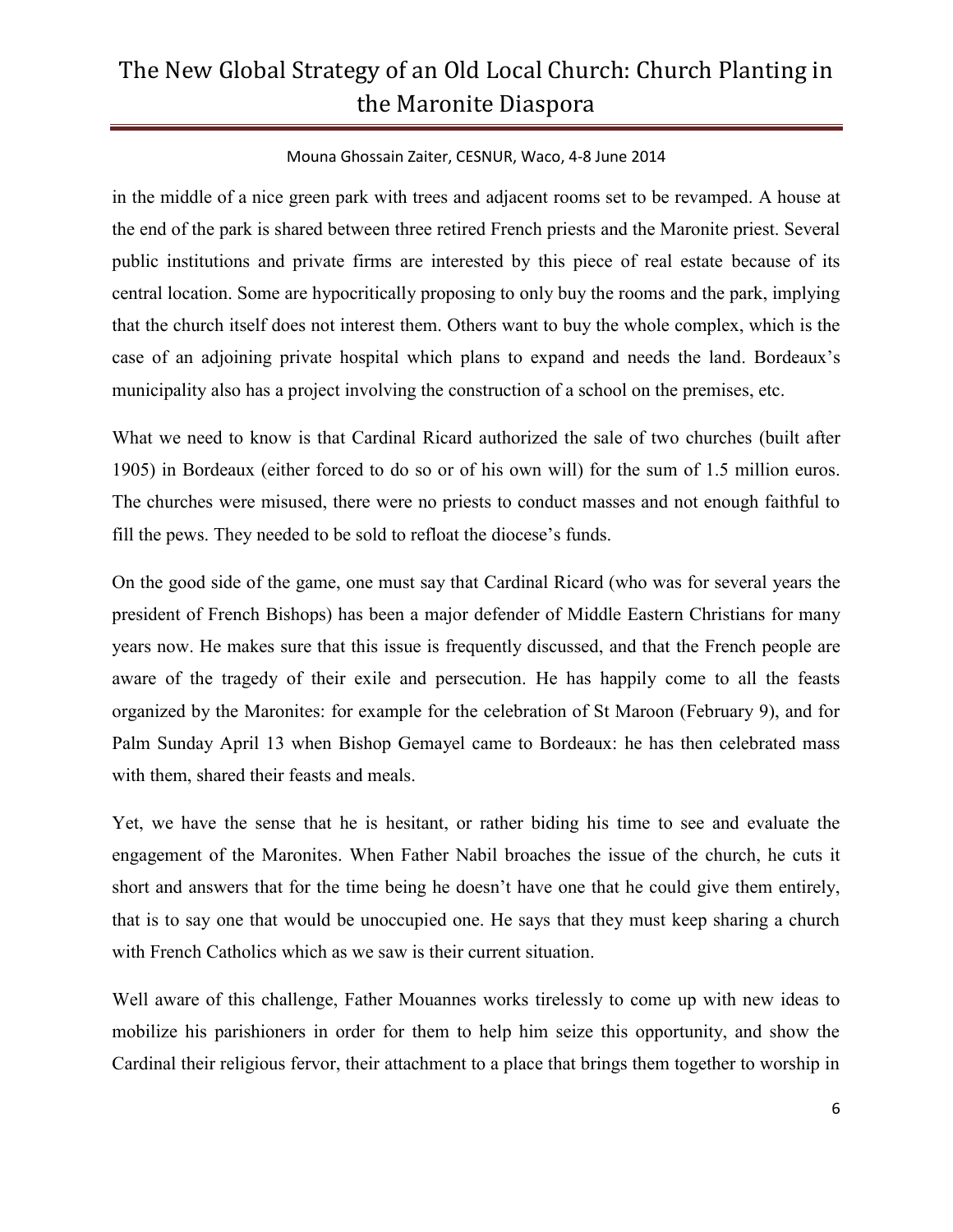#### Mouna Ghossain Zaiter, CESNUR, Waco, 4-8 June 2014

Arabic and in Aramean, talk about their country of origin, their traditions, their plans for the future, etc. He visits families who want to welcome him. He visits the sick in hospitals and prays with them. He blesses and wishes success to children and students while setting up sporting activities and discussions involving current matters affecting them and that are happening in the society they live in. He has formed prayer groups composed of men and women who congregate with him once a month. The elderly appreciate him a great deal; he reminds them of Lebanon and the fact that they pray in their mother tongue moves them a lot. He hopes he will soon be able to start officiating at weddings, christenings, and hopefully much later, at funerals. But one of the things that Father Mouannes has a hard time understanding or pushing his parishioners to overcome, is the fear they have that through their diligence and loyalty to this temporary Maronite church, they will be branded as "communitarians" and find themselves in some kind of ghettos. Of course there's a comparison to be done here with the United States: Where all the communities can freely practice their faiths and above all self-manage it and proclaim it publicly without worrying about what the government has to say about it. France, since the separation of state and religion, the radicalization of Islam, and the emergence of other radical religious movements, has become very vigilant and aggressive towards what we call here communitarian ghettos.

Lebanese Maronites don't want to be branded as "communitarians". They fear sectarianism. Besides, their origin in these Lebanese mountains pushed them later on towards coastal cities, across the seas, and all over the world. They spread out, immersed themselves, and embraced their new adoptive countries. Maronites adapt easily to new societies, which is where they draw their strength from. But the fragility of nostalgia for Lebanese roots and traditions, the Christian mission that they claim, that they carry with them, starts to wane and become precarious. The differences between the Lebanese experience in the USA and in France are striking, we must stress this again.

Here, in the United States, Maronites are surrounded by so many religions, free to proclaim their faith and mission from the rooftops. They draw strength from this environment; they are not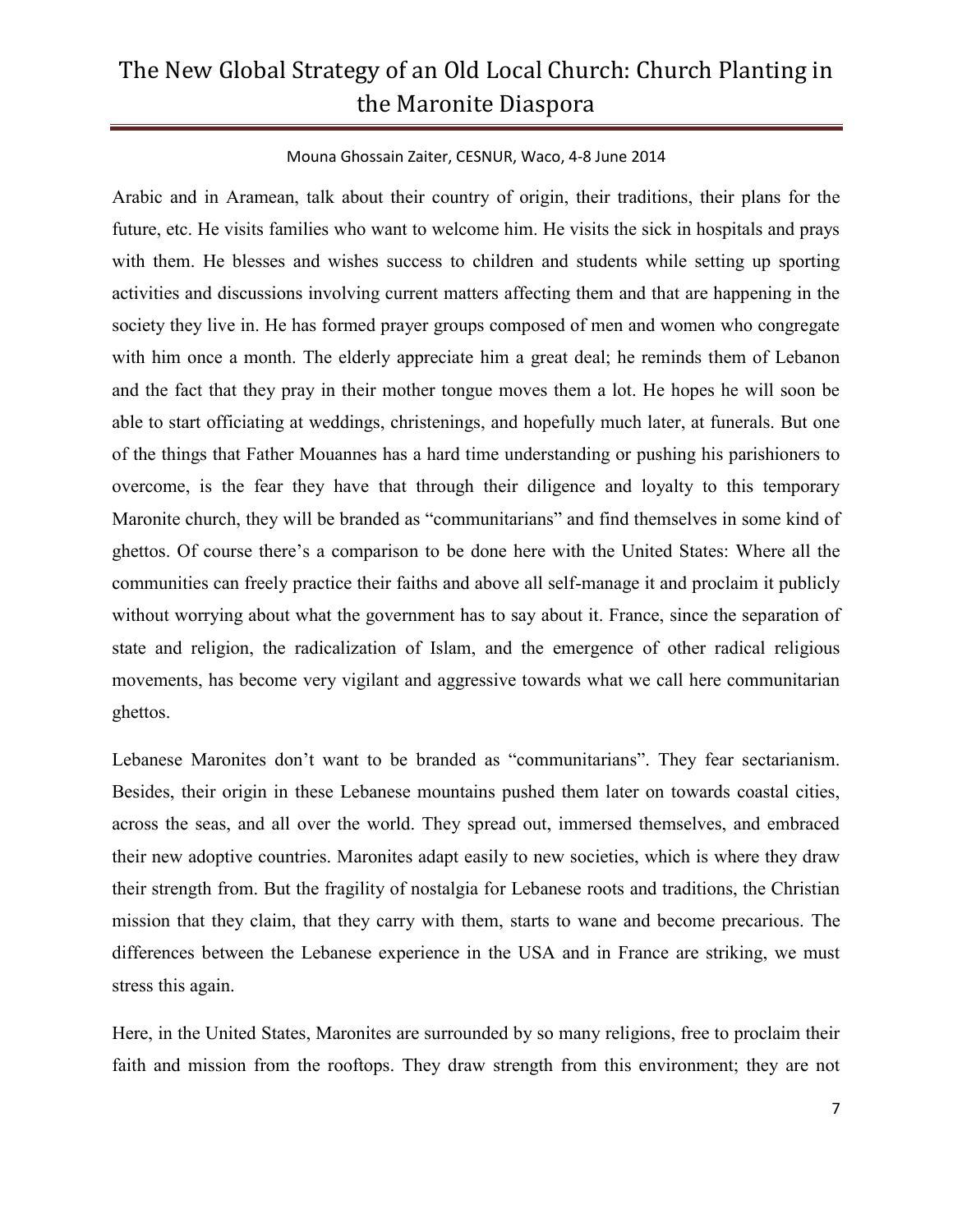### Mouna Ghossain Zaiter, CESNUR, Waco, 4-8 June 2014

disturbed by living in a community or in a ghetto. On the contrary, they feel more powerful, enjoying growing visibility as they come together. Belonging to a specific religious group is a positive identity marker. Not so in France.

Traditionally, secular France is easily shocked when it comes to religion and one needs to be aware of our own form of political correctness when it comes to religions: there are religions that cannot be attacked: for example, even if one may sense some growing anti Semitism, the general feeling is that one cannot attack the Jewish community due to the guilt the country carries from the past. Also, regarding Islam, even though a lot of people have problems accepting it as the country's second religion, nobody dares publicly attack it for fear of being labelling "islamophobic". However, you can shoot the Catholics and desecrate churches, not many people will mind. Perhaps this is the result of centuries of rivalry between the state and the Church or simply because any given society likes having a scape goat and who is going to be offended if one beats the Catholics who keep a low profile. For example, a socialist MP who was running for election last April publicly attacked the French Prime Minister, Manuel Valls, who represented France in Rome for the canonization of John Paul II and John XXIII. He cried that "the Republic has no business being" in such places. What is worse is that nobody dared to respond to or confront him and defend Catholics who still constitute France's first religion. The Maronite, who of course belong to the general Roman Catholic Church suffer undoubtedly from such a situation, since they fear they may be attacked for being plain Catholic.

What conclusion can we draw from this short survey of the Bordeaux Maronite parish? First we can say that such church planting is not easy. Interestingly, there are more and more Evangelical, Pentecostal, Baptist etc churches being planted in the country and they do meet with success, with large assemblies etc. Ironically it might be easier to start a radically different type of religion than trying to dynamize, boost, an old institution that is facing quite a lot of problems of its own.

The challenges the Maronites face in Europe and in France in particular are clearly understood by Patriarch Raï and Bishop Gemayel. In the Synod in Paris in December 2013, they explained